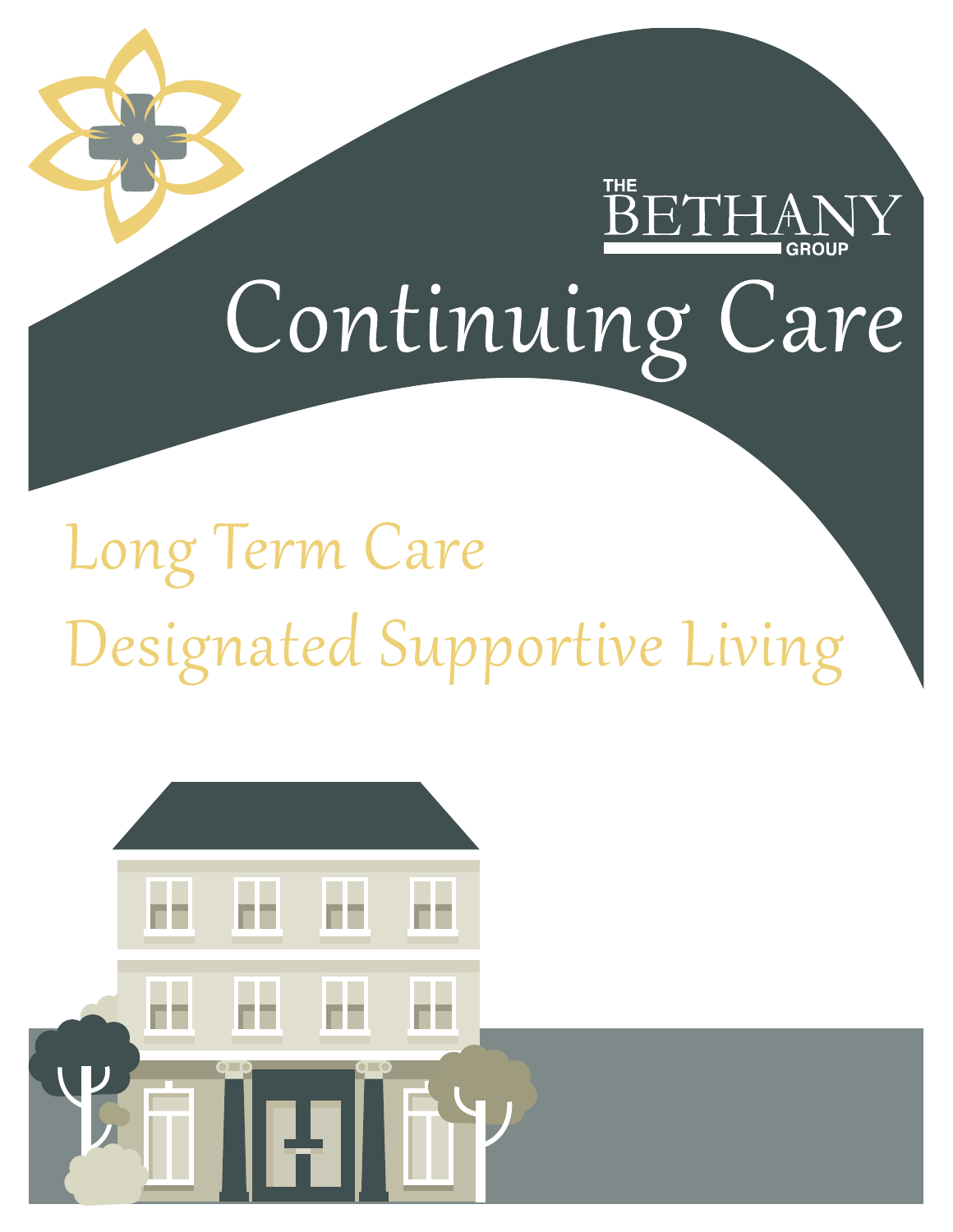

### About The Bethany Group

Bethany Nursing Home of Camrose (operating as The Bethany Group) is a public, not-for-profit, organization providing health care and housing services to over 2,600 households in 26 communities throughout Central Alberta.

Originally established in 1922 by the Lutheran Church to operate a home for the aged in Bawlf, Alberta, the organization today operates pursuant to the Bethany Nursing Home and Auxiliary Hospitals Act, as well as a Public Housing Management Body pursuant to the Alberta Housing Act. The Bethany Group is driven by the people who work and volunteer for the organization to make the lives of the people they serve better. It also continues to honour its faithbased roots and provide a wholistic approach to caring for its clients.

As a non-profit, all funding and monies are put towards the services and programs it operates. The Bethany Group invests its resources to improve the lives of its clients. As well, it places importance on building relationships, not just with its clients but with similar organizations. Working with its partners allows all organizations to pool resources and better respond to changing directions of government and community needs.

The Bethany Group is a strong advocate in Alberta on behalf of those in need, offering its expertise to other organizations and communities. By providing its knowledge and resources, The Bethany Group works towards building stronger communities across Alberta that provide accessible services for everyone.

Anticipating the future and building a strong foundation allows The Bethany Group to continue the journey started in 1922 of serving those in need (not just in the present but in the future as well).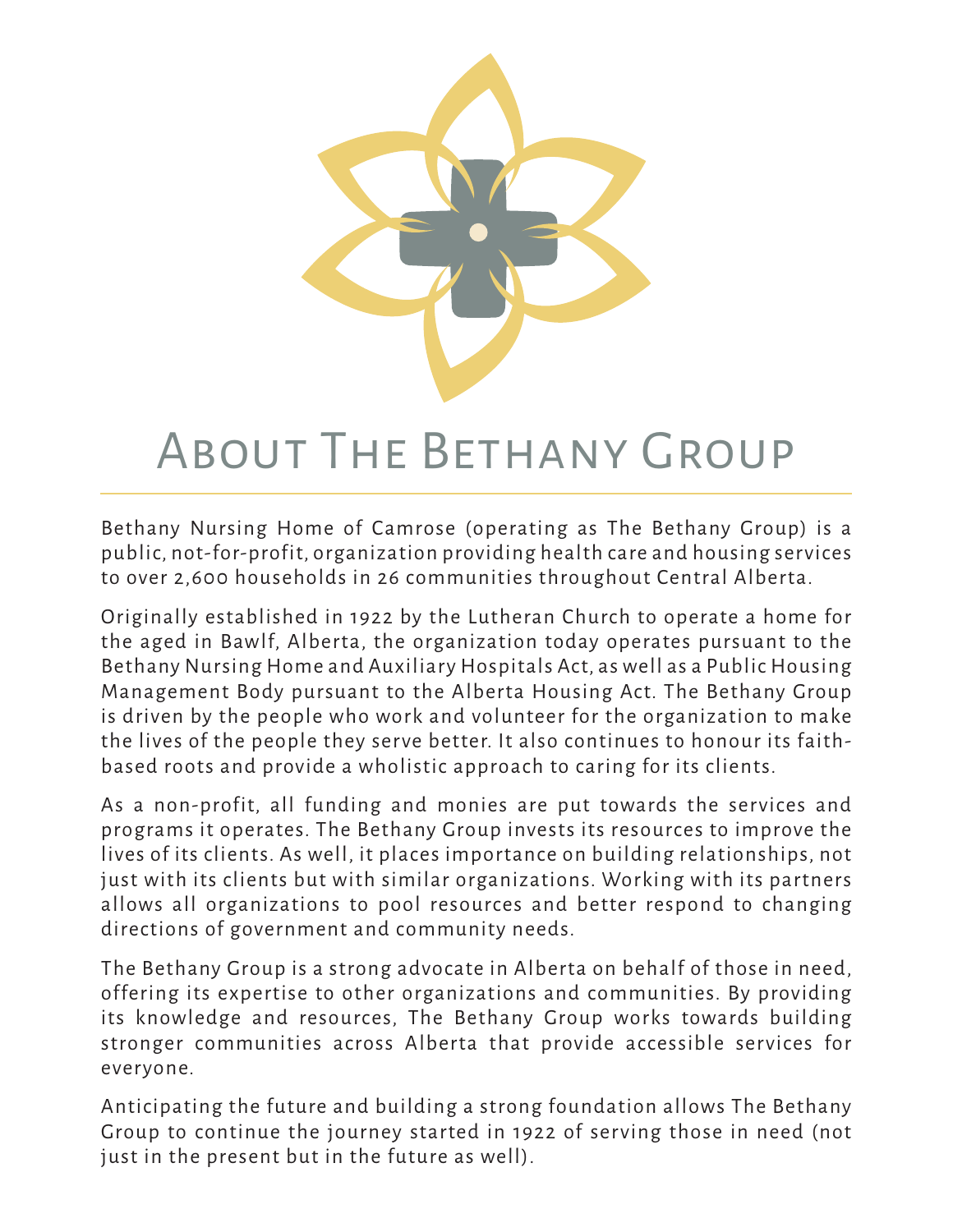### ABOUT CONTINUING CARE

Alberta's continuing care system provides Albertans with the health & personal care and accommodations services they need to support their independence and quality of life.

Supportive Living - or Designated Supportive Living - combines accommodation services in a home-like setting with other supports and care. The intent is to keep residents as independent as possible while they have access to accommodation and services to meet their changing needs. Residents pay an accommodation fee to cover the costs of providing accommodation services, as well as any optional services that may be offered. Publicly funded health and personal care services provided in Designated Supportive Living (DSL) are paid for by Alberta Health Services

Facility Living - or Long Term Care - provides care and accommodation services to those with complex health needs who are unable to remain at home or in a supportive living setting. Residents pay an accommodation fee to cover the costs of providing accommodations and services. Health services in Long Term Care are publicly funded through Alberta Health Services.

The Bethany Group is regularly audited andin compliance with Supportive Living Accommodation Standards and Continuing Care Health Services Standards.

*Residents are placed in a DSL or Long Term Care facility by Alberta Health Services Home Care after an assessment. The Bethany Group is not involved (in the placement process) until a resident is placed in one of its facilities by Home Care.*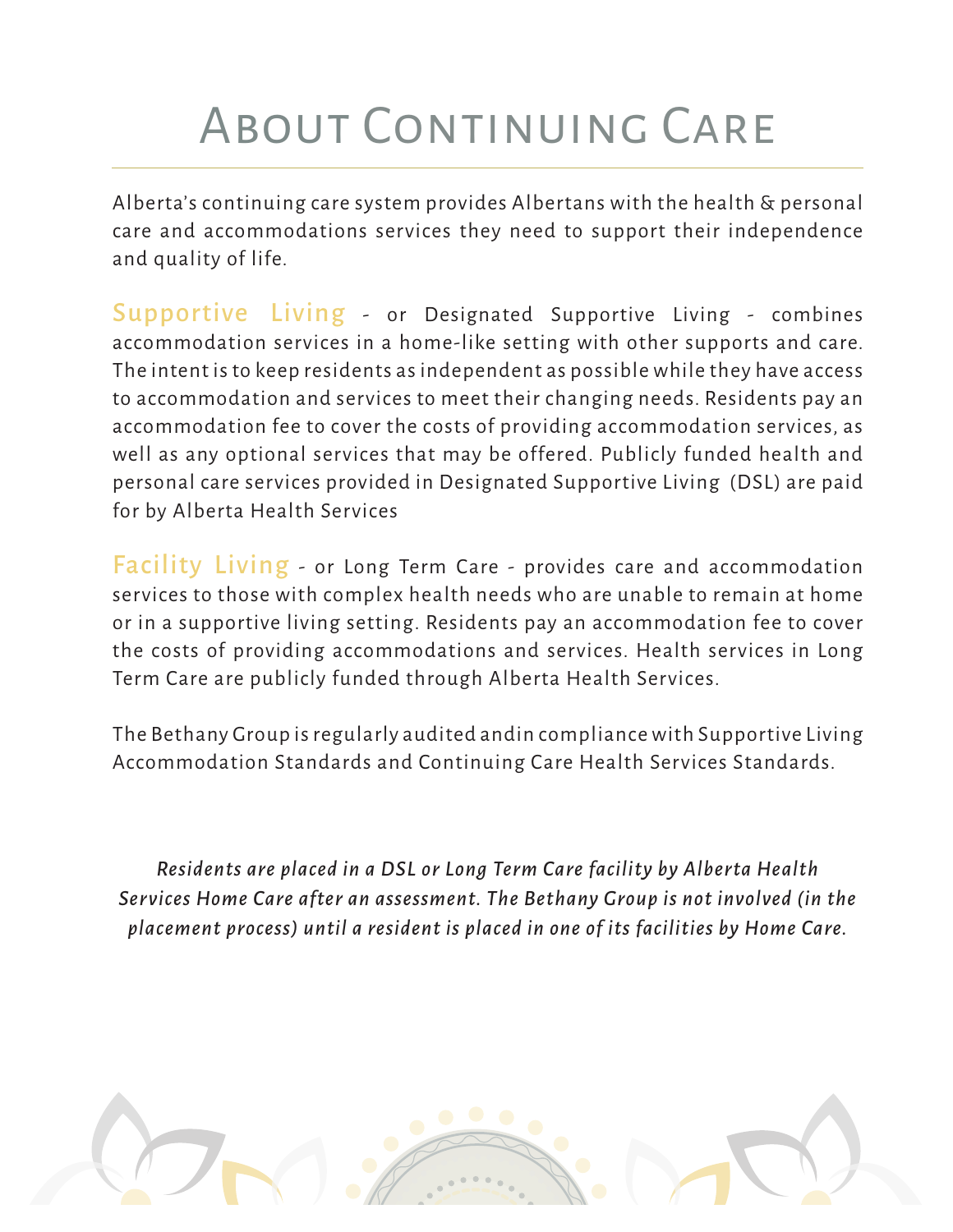### SERVICES COMPARISON

|                                 | <b>Designated Supportive</b><br>Living | <b>Long Term Care</b> |
|---------------------------------|----------------------------------------|-----------------------|
| <b>Accommodation Services</b>   |                                        |                       |
| <b>Food Services</b>            | $\checkmark$                           | $\checkmark$          |
| Housekeeping                    | $\checkmark$                           | $\checkmark$          |
| Personal Laundry                | $\checkmark$                           | $\checkmark$          |
| Life Enrichment                 | $\checkmark$                           | $\checkmark$          |
| 24-Hour Staffing                | $\checkmark$                           | $\checkmark$          |
|                                 |                                        |                       |
| <b>Health Services</b>          |                                        |                       |
| <b>Health Care Aides</b>        | $\checkmark$                           | $\checkmark$          |
| <b>Licensed Practical Nurse</b> | $\checkmark$                           | $\checkmark$          |
| RN/RPN                          |                                        | $\checkmark$          |
| Professional Therapies          |                                        | $\checkmark$          |
| Non-Professional Therapies      | $\checkmark$                           | $\checkmark$          |
|                                 |                                        |                       |
| Included in Monthly Charge      |                                        |                       |
| Regulated Accommodation Fee     | $\checkmark$                           | $\checkmark$          |
| Cable TV                        | fee                                    | fee                   |
| Personal Laundry                | fee                                    | fee                   |
| Washing Machines                | $\checkmark$                           | $\checkmark$          |
| <b>Breakfast Meal</b>           | $\checkmark$                           | $\checkmark$          |
| Lunch Meal                      | $\checkmark$                           | $\checkmark$          |
| Dinner Meal                     | $\checkmark$                           | $\checkmark$          |
| Weekly Room Clean               | $\checkmark$                           | ✓                     |
| Annual Room Clean               | ✓                                      | ✓                     |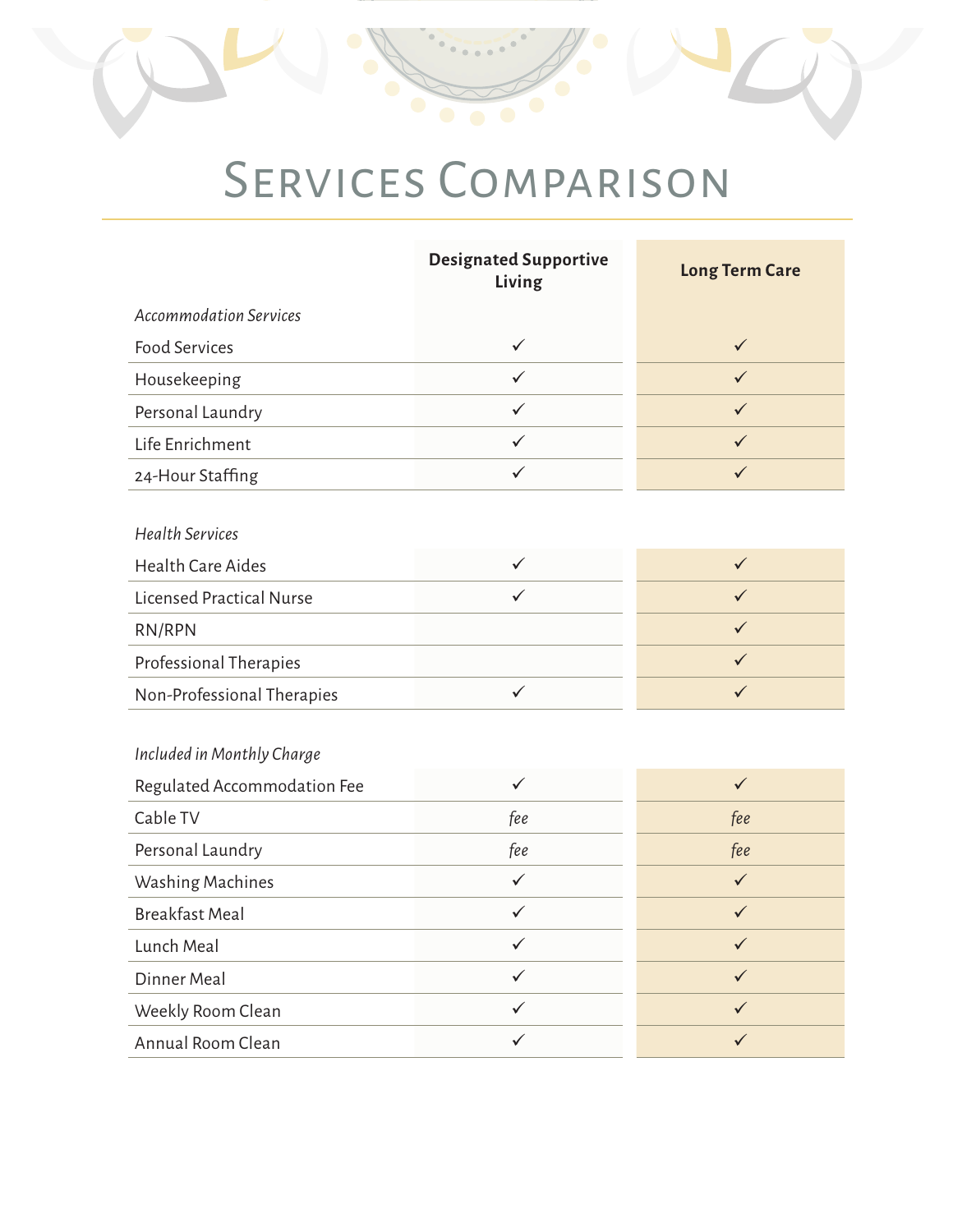### MONTHLY RATES

All rooms in Continuing Care are Single Occupancy and private.

The accommodation Fee is \$2,132/month *(effective July 1, 2021*. All other charges are optional. Designated Supportive Living residents will be charged a \$25/ month fee to offset the costs of medical supplies that are not funded through government.

#### *2020/2021 Rates* **Additional Monthly Charges** *(optional)*

| Cable TV         | \$25 | basic cable* |
|------------------|------|--------------|
| Personal Laundry | \$65 |              |
| Parking          | \$15 |              |

*\*cable included at Bethany Meadows*

#### **Guest Meal Rates**

| Continental Breakfast | \$2  |
|-----------------------|------|
| Hot Breakfast         | \$5  |
| Hot Lunch             | \$10 |
| Salad Only            | \$5  |
| Supper                | \$10 |

*The provincial and federal governments provide income support programs to assist low-to-moderate income residents. Additional information on these programs is available by calling Alberta Supports toll free at 1-877-644-9992.*

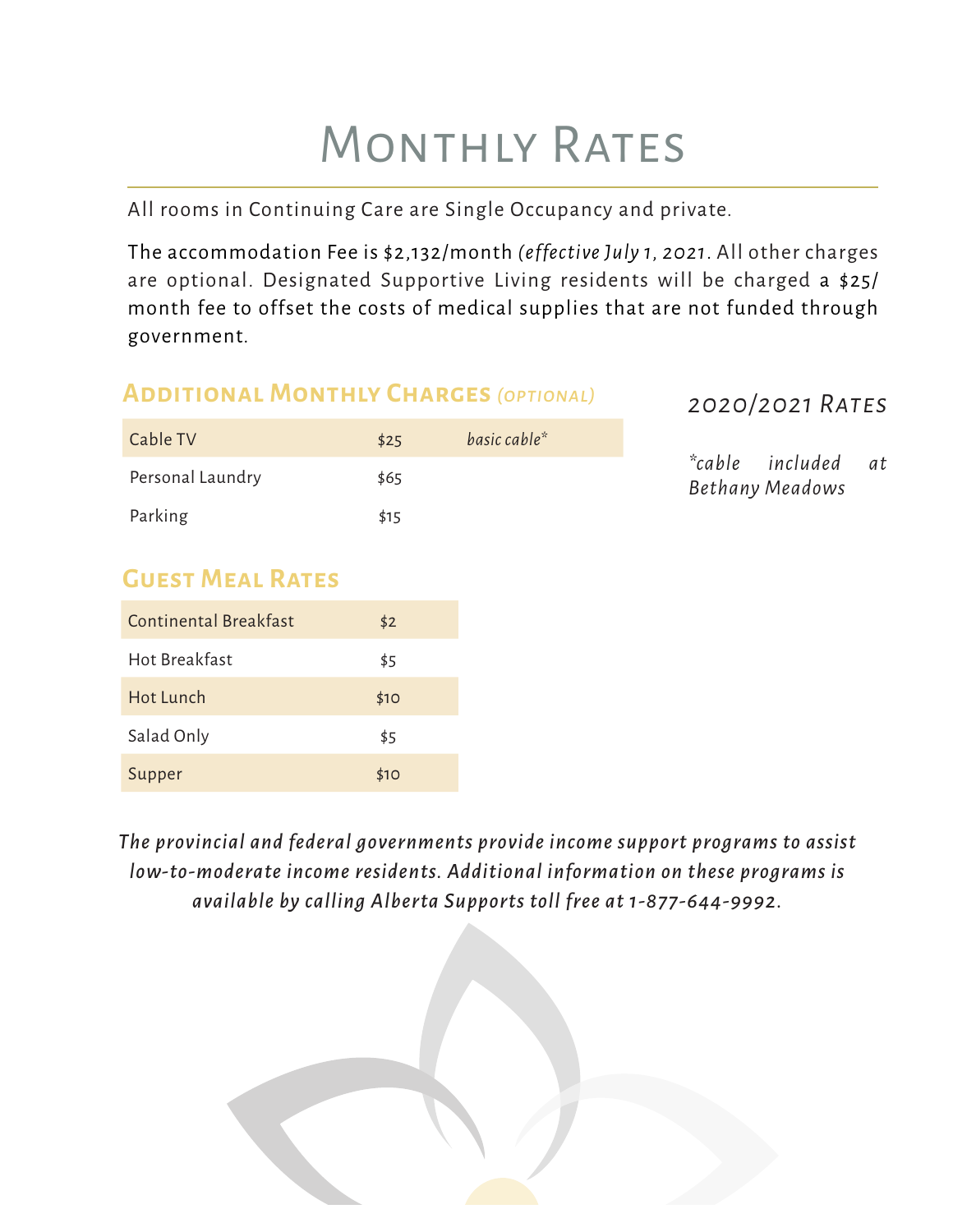#### **What is the process for moving into a care/supportive living facility?**

FAC

The first step in determining whether you or your family member needs to move into a supportive or facility living setting is to have him/her assessed by Alberta Health Services Home Care (1-855-371-4122 for the Continuing Care Access line). You may also talk to your doctor about next steps.

A Case Manager will be assigned to you or your family member, who will work with the client and family to find the most appropriate living option to meet care needs.

#### **Can my spouse live with me?**

While Home Care does its best to keep family members together, clients are assessed as individuals and the best care option is determined for each person. Sometimes, this will mean moving to separate facilities to meet each person's individual care needs. Every effort is made to keep you close together.

#### **Who will take care of me?**

Depending on whether you are placed in a Long Term Care or Designated Supportive Living facility, you will have various levels of care staff.

In both places, Health Care Aides are available and on-site 24 hours a day. In Long Term Care, a Registered Nurse is also available and on-site 24 hours a day, while in Designated Supportive Living, a Registered Nurse is available but not on-site.

All Bethany Group staff are qualified and competent in their positions. An in-house Education team also provides staff with comprehensive training to maintain their qualifications, meet necessary Accommodation and Health Standards, as well as provide high quality service and care.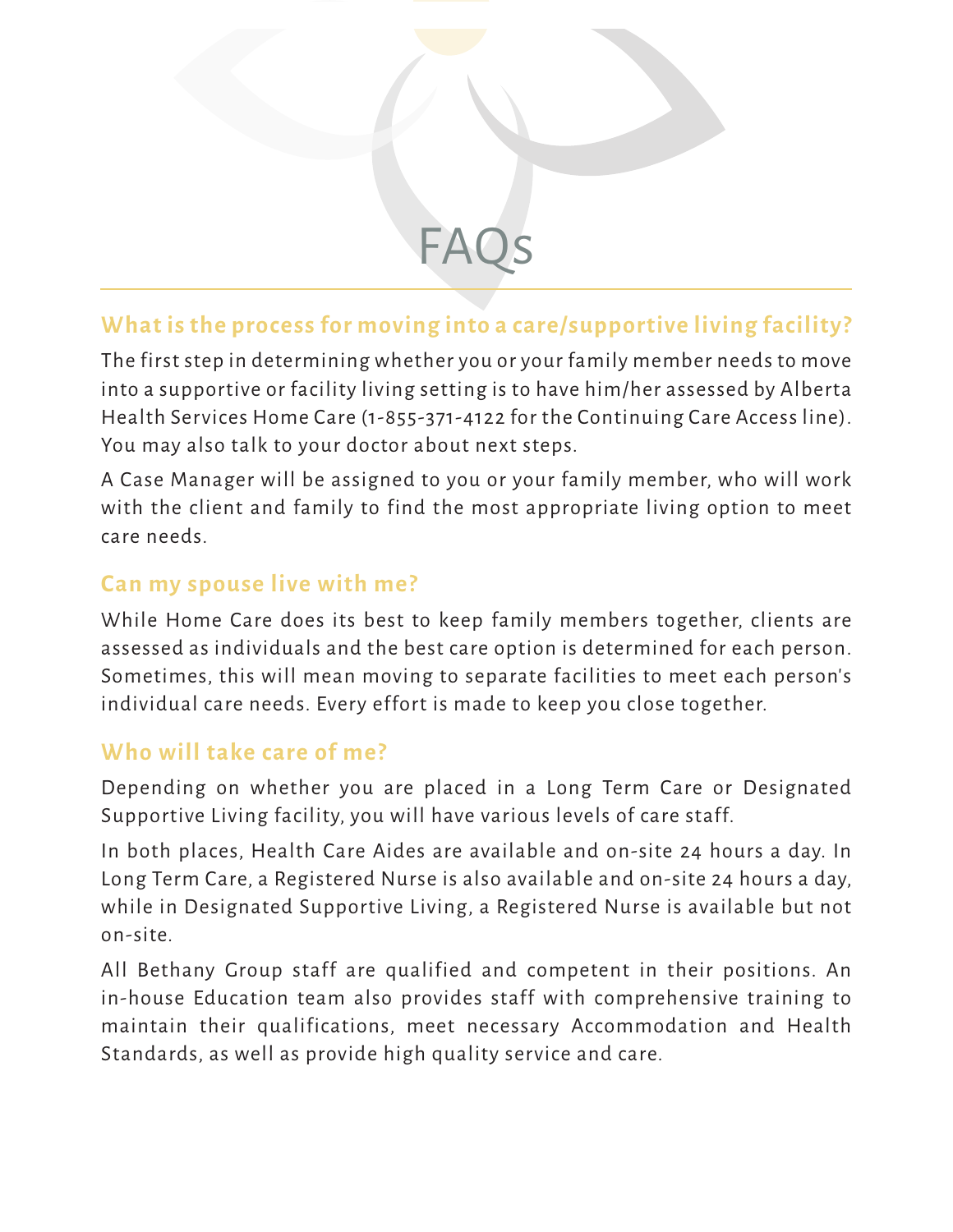### Financial Information

There are steps you and your family should take to ensure that you receive all the financial benefits that you are entitled to.

It is important to note that if a family member is phoning on your behalf, you need to be physically present to give permission for the agency's representative to speak with your family member. In cases where the resident is no longer able to speak for him/herself and their Enduring Power of Attorney has been brought into effect, that document will need to be sent to the agency before they will disclose any information to the agent/trustee listed on the document. If a doctor's evaluation is required to bring the Enduring Power of Attorney into effect, send that document in as well.

1. If you receive a net income (line 236 on income tax form) under the specified amount per year based on your last income tax form, you are eligible to receive benefits from Alberta Seniors Benefits (provincial program).

If you require an application form for Alberta Seniors Benefits, you can receive one from Home Care, visit www.seniors-housing.alberta.ca or call 1-877-644-9992.

If you are already receiving this benefit, you will still need to contact Alberta Seniors Benefit (1-877-644- 9992) to ensure they are aware of the move into the new facility and thus any additional costs involved. You may also be entitled to the Supplementary Accommodation Benefit.

When you phone Alberta Seniors Benefit, you will need your Alberta Health Care Number, the date you moved, name and address of the facility, and the date you were assessed (your case manager will have that date).

2. If you are already receiving Alberta Seniors Benefit, then you may qualify for Special Needs Assistance for Seniors if your gross income (line 150 on Income Tax Return) is under the specified amount.

This program can cover primary needs such as: medication costs over set amounts/month; lift chairs; podiatrist costs; bed; nutritional drinks ordered by the doctor.

If your gross income is less than the specified amount, you qualify for secondary needs which can include: laundry costs; television; respite care. The application forms are fairly straight forward and may be beneficial.

Alberta Seniors Benefit has recognized that the prescription cost may be a hardship for some families. They are prepared to accept only a three month printout versus a year printout of your prescription costs. A note of explanation as to the aforementioned change needs to accompany the form and printout.

3. If you receive Old Age Security (OAS), you may be eligible for additional funding through Guaranteed Income Supplement (federal program). To confirm you are receiving this benefit call Service Canada at 1-800-277- 9914. You must provide your Social Insurance Number when calling.

If you have been "involuntarily separated" from your spouse because of care needs, a letter needs to be written to OAS. OAS will require the name and address of the facility your spouse moved into, as well as the date of the move. OAS will then send you a form to fill out. This way OAS will know that the family has to pay for two separate residences, and there may be some compensation for this through the Guaranteed Income Supplement. Alberta Seniors Benefit should also be notified of the Involuntary Separation.

4. If you receive support through the Department of Veteran Affairs, you may also be eligible for some financial support for both the veteran and his/her spouse. The phone number to call is 1-866-522-2122.

If you have questions or require assistance, please contact Home Care or the site social worker.